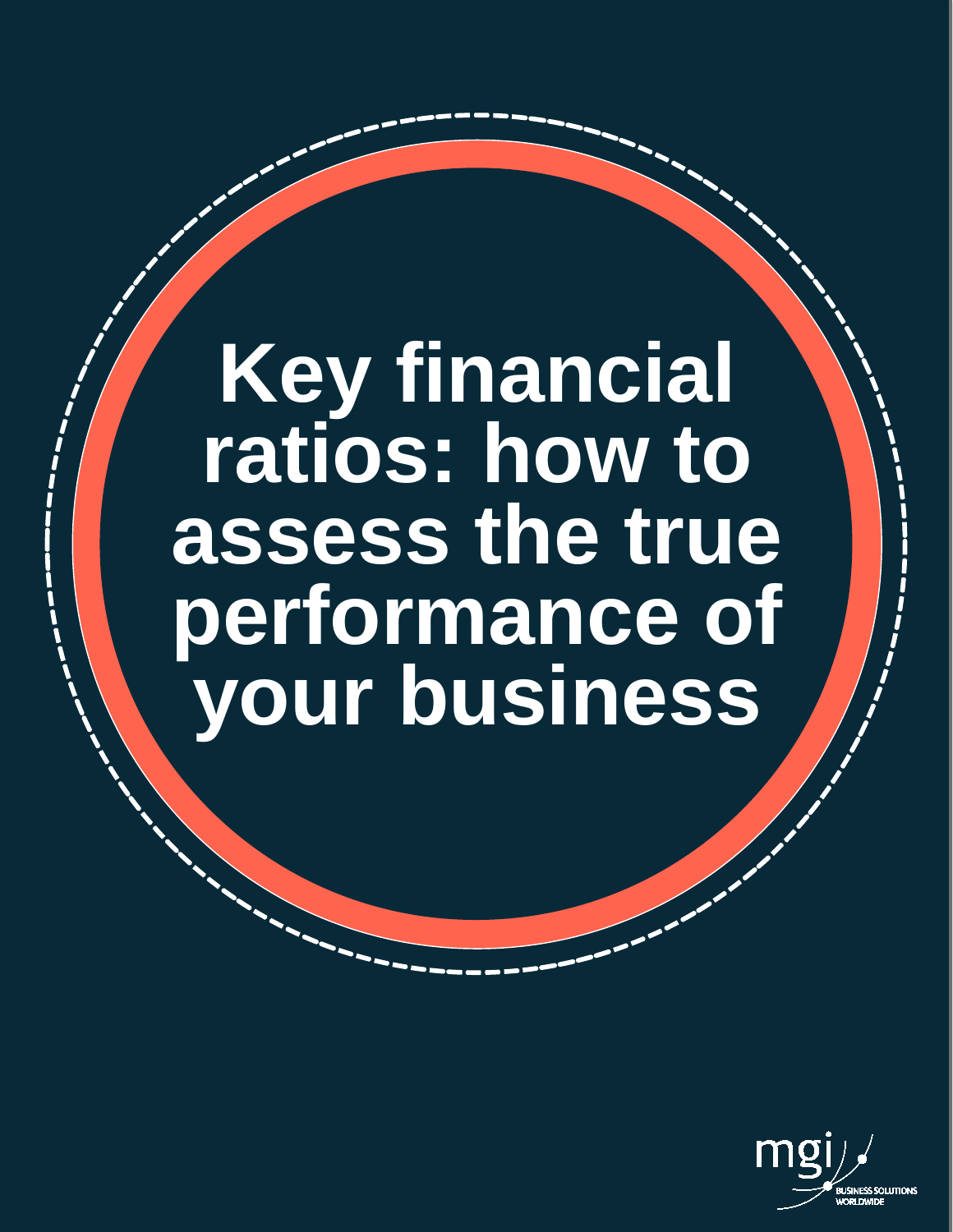### Are you getting the right financial advice to run a prosperous business?

*Author Grant Field*

**There has been a recent spate of businesses turning over more than \$10 million that have gone broke. This begs the question how can a business with a supposedly healthy turnover fail?**

There are only three reasons why a business may find itself going into administration:

- They are getting poor financial advice **1**
- They are getting good advice but are not implementing it **2**
- They are not seeking the advice in the first place. **3**

It's not rocket science. Invariably, a business in administration has run out of cash flow!

Business owners are often so busy building their business that they don't read the warning signs and get help early enough.

In many cases this is because they don't know what they don't know and they are looking at profit and turnover as the sole gauge of their success. However you can have a profitable business and still run out of cash.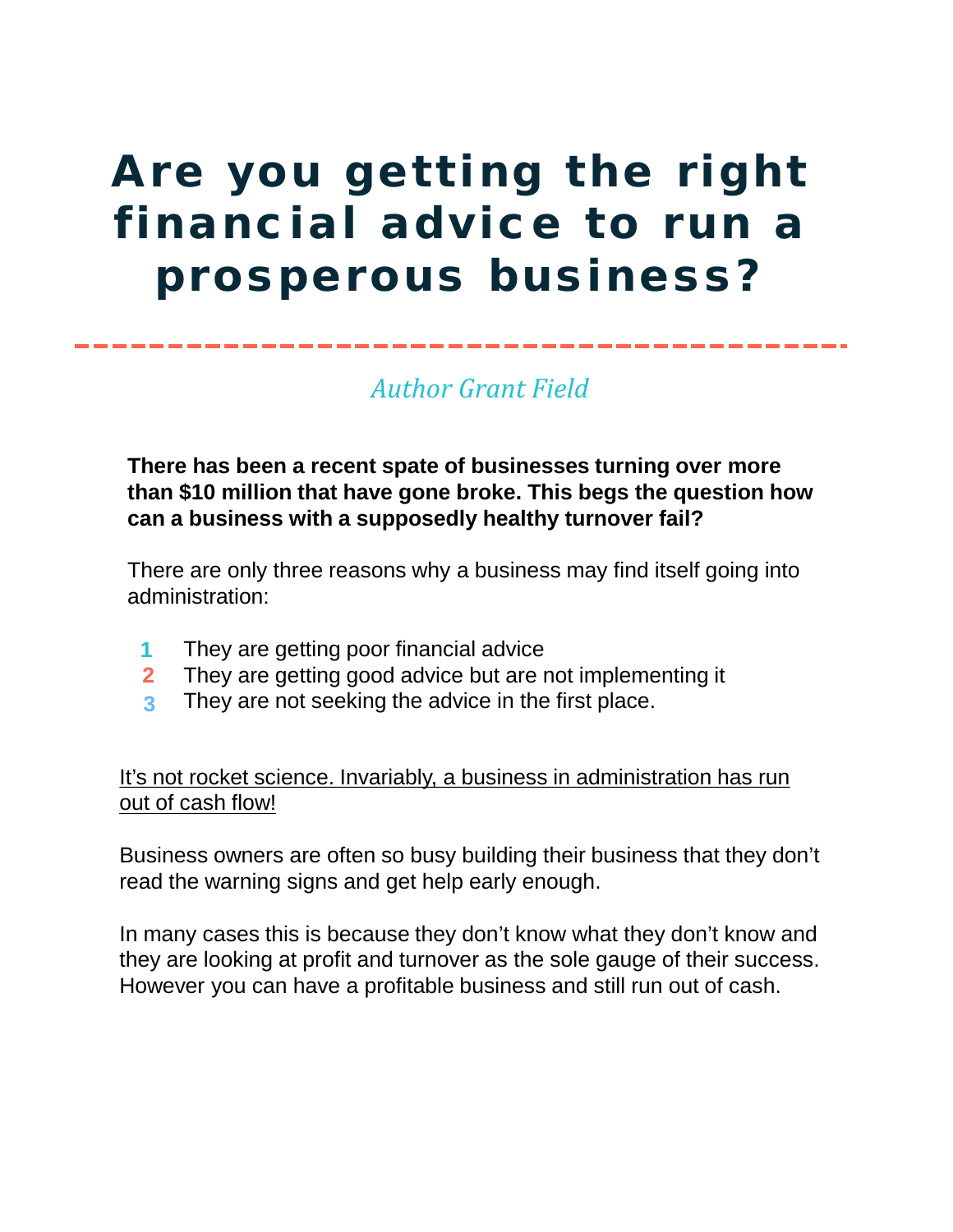# Key indicators

Here are the financial ratios and measurements you need to watch to determine how your business is really performing.



### **Free cash flow**

No matter how profitable your business, you can still have negative free cash flow. This means that even though you are making a profit, your business is growing at such a rate that the profit is not sufficient to fund the growth. You have to borrow more and more from the bank until there's a hiccup and the bank says no more!

To assess your free cash flow look at how much cash is 'available for use' in your business.

### **Asset turnover**

Asset turnover looks at how many sales you can generate for the capital employed in the business. For instance if you have \$10 million of capital employed in your business and that can generate \$10 million in sales your ratio is 1. Depending on your industry, you should generally have above 3 unless you have very high profitability.

Sales  $=$  Asset turnover

Capital employed in business

### **Rate on capital employed**

If your money wasn't invested in your business you could invest it elsewhere, for instance the stock market. This ratio measures how efficiently your company can generate profits from its capital employed. How does this compare against other investment opportunities?

 $Sales$  x Total net assets = ROCE Earnings before interest & tax Sales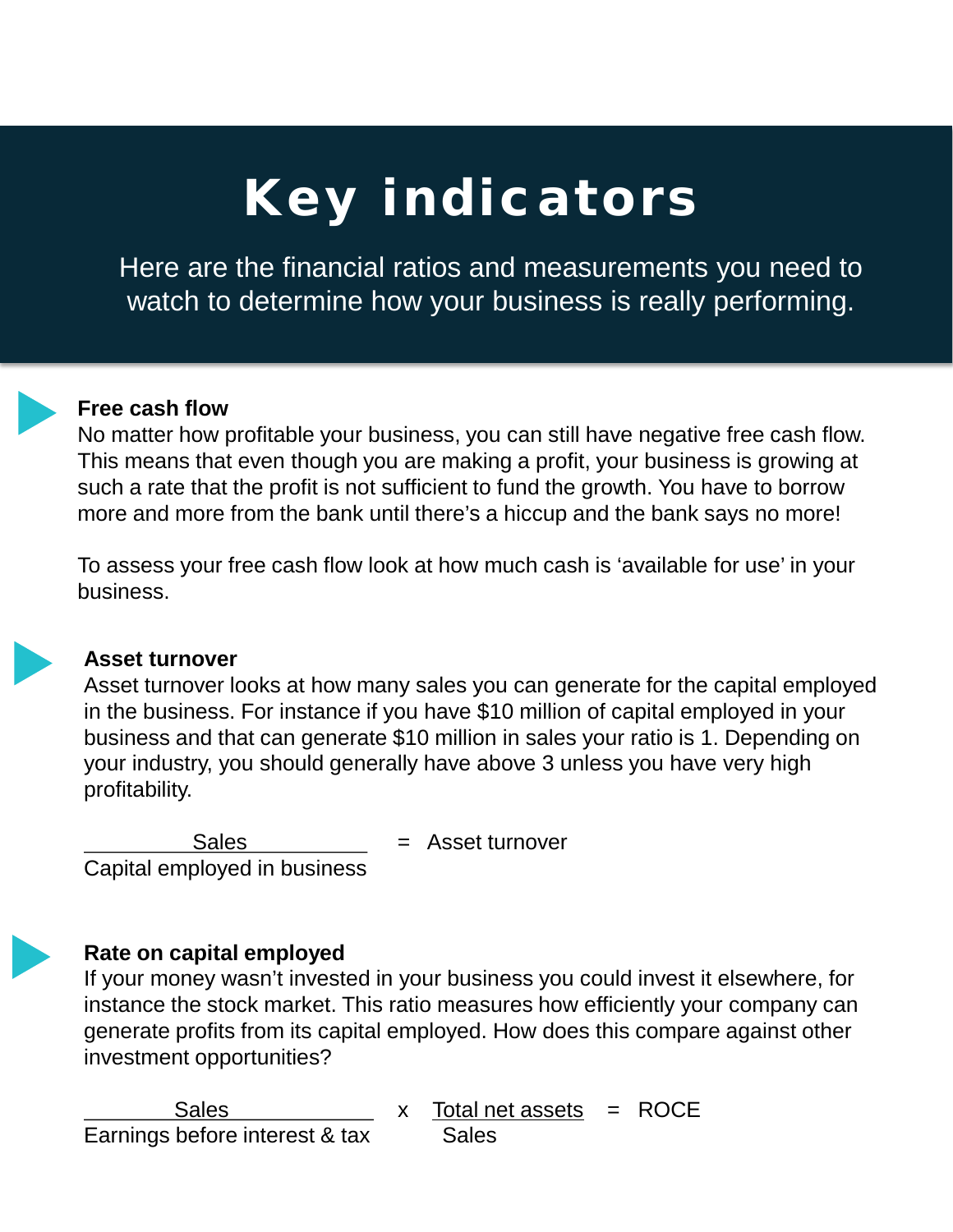# Key indicators

Here are the financial ratios you need to watch to determine if you are running a prosperous business.



### **Sustainable growth rate**

Your sustainable growth rate is how much the business can afford to grow without requiring disproportionate debt. Growth funded entirely on debt is dangerous debt. This is a more complicated calculation but your accounts team should be able to tell you this.

Return on equity  $x$  (1 - dividend payout ratio) = sustainable growth rate



### **Working capital absorption ratio**

This is a simple ratio that you need to know in a high growth business. In other words, how much additional working capital is needed to fund a given increase in turnover.

Working capital\*  $=$  working capital absorption rate Revenue

\* Working capital is the combination of your work in progress and Debtors balances less Creditors

### **Revenue and profit**

It goes without saying that you need to keep a close eye on profit and venue.

Profit before Interest and  $\text{Tax}$  = Profitability % Revenue

**If you don't know the answer to any of these you are not getting the right financial advice to run a prosperous business.**